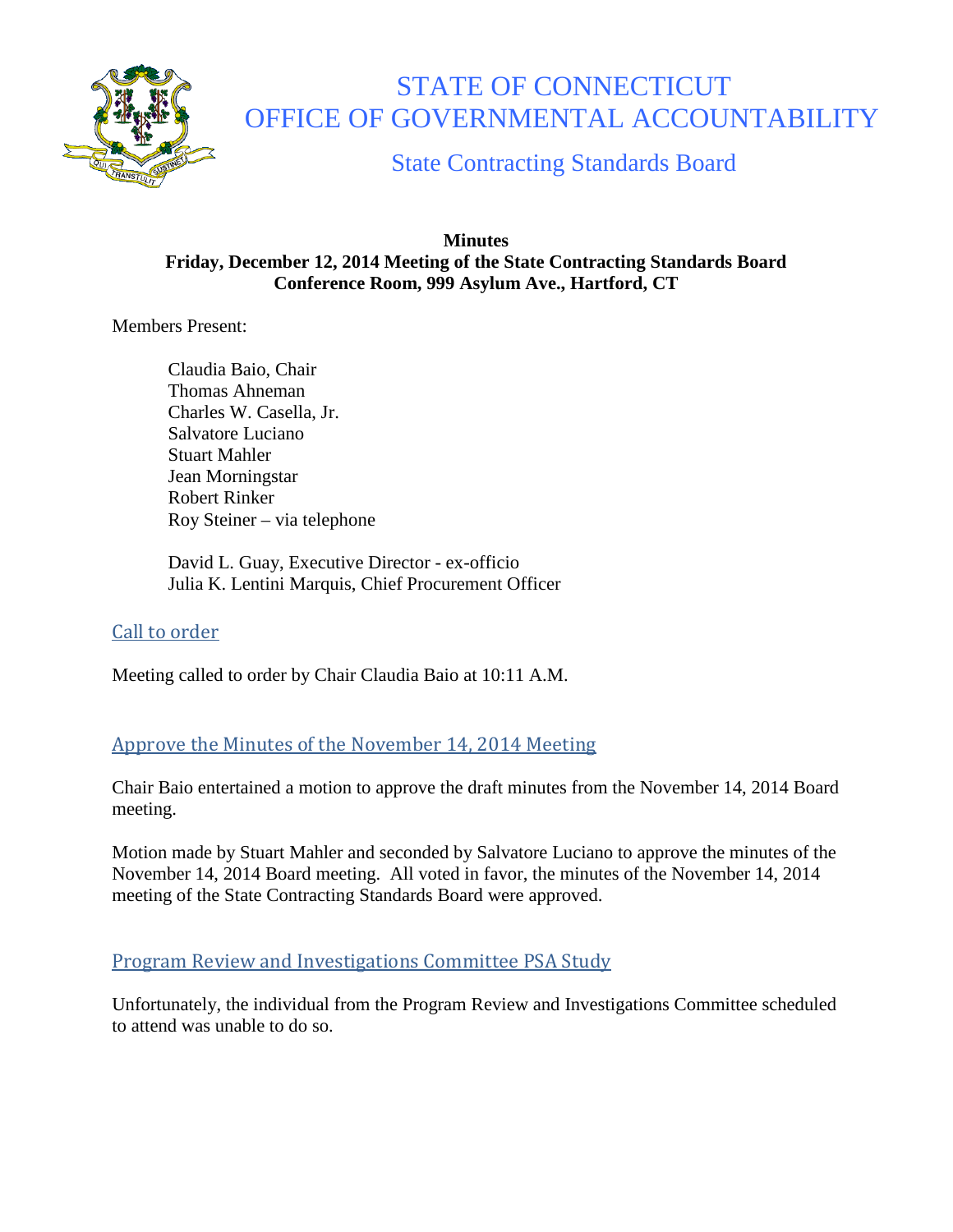## Ethics Education and Reporting

Chair Baio reminded those who have not completed the Ethics Training to do so and reminded those who have completed the training and have not provided a certificate of completion to David to do so as soon as possible.

Resolve to endorse the Office of Governmental Accountability Policies on:

- o Draft Violence in the Workplace Prevention Policy
- o Draft Connecticut's Policy for a Drug-Free Workplace
- o Americans with Disabilities Act Policy
- o Anti-Harassment Policy
- o Policy on Life-Threatening and Communicable Diseases
- o Ethics Policy
- o Affirmative Action Policy Statement
- o Discrimination Complaint Procedure

After introduction of the policies, general discussion, and specific discussion concerning the Discrimination Complaint Procedure, a motion was made by Salvatore Luciano and seconded by Jean Morningstar to approve a resolution endorsing the Office of Governmental Accountability Policies on:

- o Draft Violence in the Workplace Prevention Policy
- o Draft Connecticut's Policy for a Drug-Free Workplace
- o Americans with Disabilities Act Policy
- o Anti-Harassment Policy
- o Policy on Life-Threatening and Communicable Diseases
- o Ethics Policy
- o Affirmative Action Policy Statement
- o Discrimination Complaint Procedure with edit of the Formal Process paragraph on page 5, changing the Last sentence to read "Appeal Procedure as provided in the State Personnel Act and Regulations of the Personnel Policy Board." Removing (1975) from the last sentence.

Board member Robert Rinker highlighted a concern about the discrimination complaint procedure, raising a question of whether the facts learned through investigation and mediation may be used for disciplinary action against employees participating in the mediation, or whether a separate investigation must be launched. Mr. Rinker asked that staff raise this question to the Office of Governmental Accountability.

All voted in favor, the State Contracting Standards Board resolved to endorse the Office of Governmental Accountability Policies on:

- o Draft Violence in the Workplace Prevention Policy
- o Draft Connecticut's Policy for a Drug-Free Workplace
- o Americans with Disabilities Act Policy
- o Anti-Harassment Policy
- o Policy on Life-Threatening and Communicable Diseases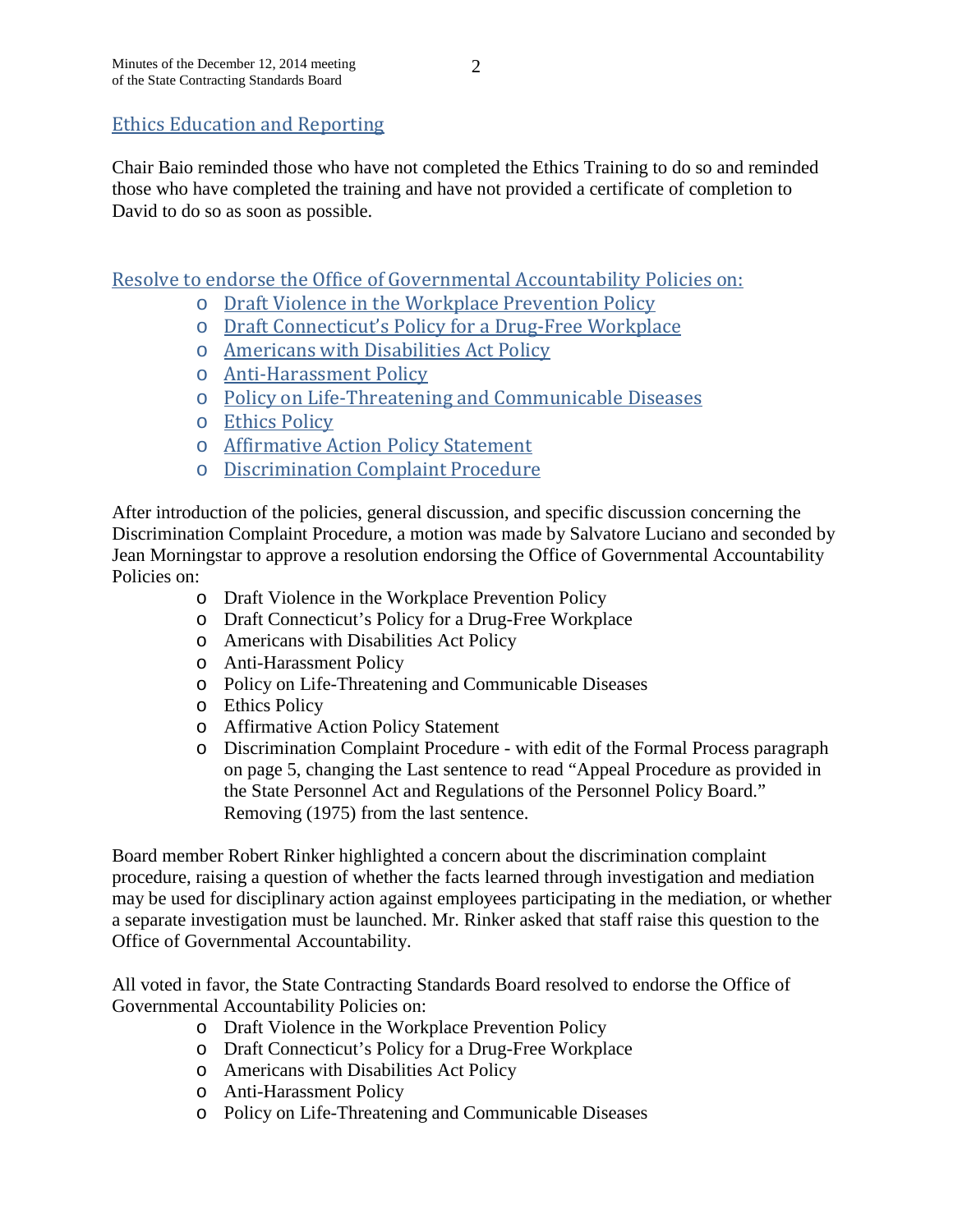- o Affirmative Action Policy Statement
- o Discrimination Complaint Procedure

## Staff Reports

Executive Director Guay reported the following:

- 2015 Meeting Schedule posted on web site and sent to the Secretary of the State as required.
- Arranged to have the Board's network connection upgraded from a T1 running at  $\frac{1}{2}$ Megs to an ASC Ethernet 10 Meg connection
- Continuing to coordinate installation of a new phone system
- Currently creating records retention schedules
- Currently creating a disaster recovery plan
- Currently creating a Continuity of Operations Plan COOP
- Working on plan to prevent violence in the workplace for 999 Asylum Avenue
- Initiated drafting Description of Organization and Rules of Practice regulations per Sec. 4-167 and hope to have a first draft for review in January or February
- Continuing to work on web site four phases
	- o Copy record material and save from the web file manager
	- o Deleting or cleaning up each current page
	- o Deciding what to put up and what to link to
	- o Build the new site with the updated material and links
		- Currently on phases one and two
- Continuing to look into putting a sign on our door indicating our presence in the suite
- Forwarded to members on 12/11/14 The Board's latest B-66 budget summary

Executive Director Guay noted that the Governor released his allotment reductions on November 20, 2014 with the Board's budget allotment reduced by \$15,113 for FY15 from the original allotment of \$302,263, an approximately 5% reduction.

After the salaries for the Executive Director and the Chief Procurement Officer (\$242,000) the Board had approximately \$60,000 left for other expenses. The allotment reduction of \$15,113 leaves a FY15 allotment for other expenses of approximately \$45,000 of which approximately \$5,000 has been expended so far. Executive Director Guay noted that he had planned to hire a needed part-time clerical for the remaining part of FY15 with the original \$60,000 balance in other expenses. With another six meetings after today, the Executive Director explained that he expected to expend approximately \$9,000 - \$10,000 more in Board member per diem and travel expenses.